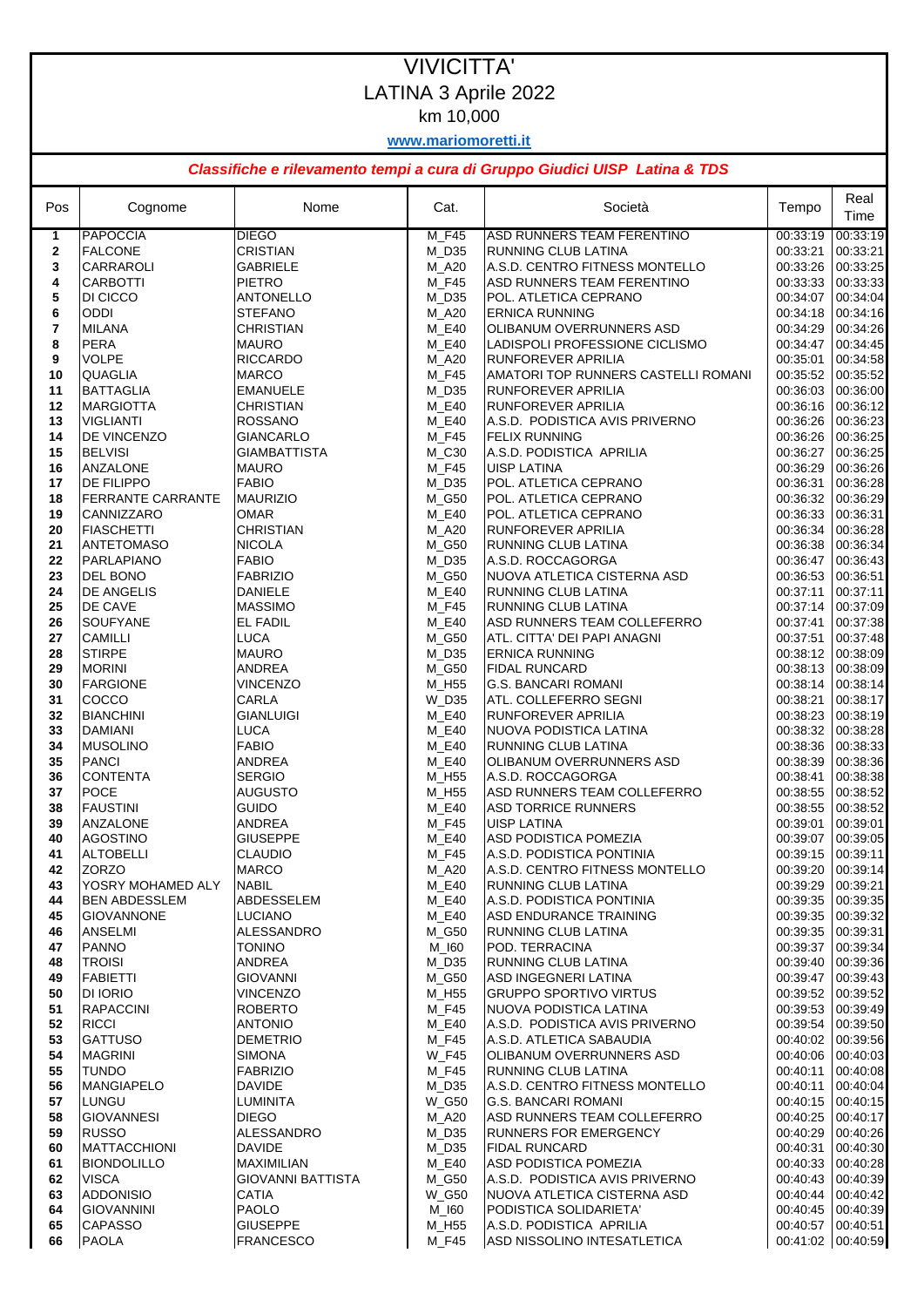| 67         | <b>DESIDERI</b>               |
|------------|-------------------------------|
| 68         | <b>NOVIELLO</b><br>PAPI       |
| 69<br>70   | TRAMENTOZZI                   |
| 71         | D'AMBROSIO                    |
| 72         | TRAMET                        |
| 73         | CIUFO                         |
| 74         | CASSANDRA                     |
| 75         | VENTRE                        |
| 76<br>77   | CATALANI<br>SABATINI          |
| 78         | <b>MACINENTI</b>              |
| 79         | FAGGION                       |
| 80         | ROSSI                         |
| 81         | SANTONASTASO                  |
| 82         | PASSONE                       |
| 83<br>84   | RUSSO<br>FRATOCCHI            |
| 85         | TESSITORE                     |
| 86         | CIOTOLA                       |
| 87         | <b>DEMOLA</b>                 |
| 88         | VITTI                         |
| 89         | <b>ROSSI</b>                  |
| 90         | <b>MIOZZI</b>                 |
| 91<br>92   | PAPA<br>LATINI                |
| 93         | VISENTIN                      |
| 94         | DAVIDE                        |
| 95         | LA ROSA                       |
| 96         | <b>COLATOSTI</b><br>C         |
| 97         | GIOVANNINI                    |
| 98<br>99   | NICOTRA<br>MORANTI            |
| 100        | AGOSTINI                      |
| 101        | SOLAZZI                       |
| 102        | BONO                          |
| 103        | COMINI                        |
| 104        | CARRAROLI                     |
| 105        | ADAMO<br>PEPPE                |
| 106<br>107 | PAGLIARO                      |
| 108        | <b>MATERA</b>                 |
| 109        | ARRU                          |
| 110        | CIRILLO                       |
| 111        | <b>IUFFOLETTI</b><br>C        |
| 112        | <b>BRAGA</b><br><b>PULITA</b> |
| 113<br>114 | <b>OLIVIER</b>                |
| 115        | DE MARTINO                    |
| 116        | <b>BOVOLENTA</b>              |
| 117        | CAPONI                        |
| 118        | VELOCCIA                      |
| 119        | <b>MAIONE</b>                 |
| 120<br>121 | MONTIN<br>TRUCCHIA            |
| 122        | CERVONI                       |
| 123        | PARROCHIA                     |
| 124        | <b>ROSSI</b>                  |
| 125        | DI CRESCENZO                  |
| 126        | <b>DILIBERTO</b>              |
| 127<br>128 | <b>MAIORINO</b><br>COLATO     |
| 129        | NEGROSINI                     |
| 130        | GAVILLUCCI                    |
| 131        | CAPRARO                       |
| 132        | MASTRACCO                     |
| 133        | CORTESE                       |
| 134<br>135 | MORGIA<br>MICALONI            |
| 136        | CECCANO                       |
| 137        | MINCHELLA                     |
| 138        | VALERI                        |
| 139        | WOJTAL                        |
| 140        | ANDREOLI                      |
| 141<br>142 | <b>PALMIERO</b><br>COSENTINO  |
| 143        | <b>MORELLI</b>                |
|            |                               |

| <b>LAUDIO</b>                          |
|----------------------------------------|
| RANCESCO<br><b>ANIELE</b>              |
| <b>LAUDI</b><br>)                      |
| <b>ANILO</b><br>11RKO                  |
| <b>SUGLIELMO</b>                       |
| <b>TEFANO</b>                          |
| UIGI<br><b>ANDRO</b>                   |
| RANCESCA                               |
| RANCESCA                               |
| LBERTO<br><b>ABIO</b>                  |
| <b>NTONIO</b>                          |
| RUNO                                   |
| <b>IERLUIGI</b><br>RANCO               |
| <b>AETANO</b>                          |
| imone                                  |
| <b>OMENICO</b><br><b>AURIZIO</b>       |
| <b>INO</b>                             |
| <b>NNIBALE</b>                         |
| <b>ASQUALE</b><br><b>AVIDE</b>         |
| <b>ANIELE</b>                          |
| <b>RLANDO</b>                          |
| 1ARIO<br><b>HIARA</b>                  |
| <b>INCENZO</b>                         |
| <b>SIOVANNI</b>                        |
| <b>ATTIA</b><br><b>IASSIMILIANO</b>    |
| 1ATTEO                                 |
| AVIDE                                  |
| <b>NDREA</b><br>1ASSIMO                |
| 1ASSIMO                                |
| <b>NZO</b>                             |
| RLANDO<br><b>IBERATO</b>               |
| <b>IARCO</b>                           |
| AFFAELE                                |
| <b>NTONIO</b><br><b>IARCO</b>          |
| <b>UCA</b>                             |
| LESSANDRO<br><b>GIACOMO</b>            |
| <b>ENZO</b>                            |
| <b>ANIELE</b>                          |
| <b>MILIANO</b><br><b>IARIACRISTINA</b> |
| 1IRKO                                  |
| <b>TEFANO</b>                          |
| 1ASSIMO<br><b>SIANLUCA</b>             |
| <b>IARCO</b>                           |
| <b>ALENTINO</b>                        |
| <b>ABIO</b><br>LESSANDRO               |
| <b>IARIO</b>                           |
| <b>MILCARE</b>                         |
| TEFANIA<br><b>SUGLIELMO</b>            |
| <b>NGELO</b>                           |
| <b>MANUELE</b>                         |
| OMEO:<br><b>ILBERTO</b>                |
| <b>NGELO</b>                           |
| LESSIO                                 |
|                                        |
| <b>OMENICO</b>                         |
| GNIESZKA MALO<br><b>OBERTA</b>         |
| <b>IICHELE</b><br><b>HUSEPPE</b>       |

| 67         | <b>DESIDERI</b>                     | <b>CLAUDIO</b>                      | M_F45          | <b>OLIBANUM OVERRUNNERS ASD</b>                                  | 00:41:06 00:41:02                      |                      |
|------------|-------------------------------------|-------------------------------------|----------------|------------------------------------------------------------------|----------------------------------------|----------------------|
| 68         | <b>NOVIELLO</b>                     | <b>FRANCESCO</b>                    | M_D35          | RUNNING CLUB LATINA                                              | 00:41:18 00:40:35                      |                      |
| 69         | PAPI                                | <b>DANIELE</b>                      | M E40          | RUNNING CLUB LATINA                                              | 00:41:30  00:41:28                     |                      |
| 70         | <b>TRAMENTOZZI</b>                  | <b>CLAUDIO</b>                      | M E40          | A.S.D. CENTRO FITNESS MONTELLO                                   | 00:41:48 00:41:40                      |                      |
| 71         | D'AMBROSIO                          | DANILO                              | M_F45          | ASD OLIMPIA LAZIO                                                | 00:41:49 00:41:41                      |                      |
| 72<br>73   | <b>TRAMET</b><br><b>CIUFO</b>       | <b>MIRKO</b><br><b>GUGLIELMO</b>    | M F45<br>M H55 | RUNNING CLUB LATINA<br>NUOVA ATLETICA CISTERNA ASD               | 00:41:52 00:41:44<br>00:41:53 00:41:53 |                      |
| 74         | <b>CASSANDRA</b>                    | <b>STEFANO</b>                      | M E40          | RUNNING CLUB LATINA                                              | 00:41:53  00:41:44                     |                      |
| 75         | <b>VENTRE</b>                       | <b>LUIGI</b>                        | M E40          | RUNNING CLUB LATINA                                              | 00:42:00 00:41:52                      |                      |
| 76         | CATALANI                            | <b>SANDRO</b>                       | M F45          | NUOVA PODISTICA LATINA                                           | 00:42:03 00:41:59                      |                      |
| 77         | <b>SABATINI</b>                     | <b>FRANCESCA</b>                    | W D35          | POL. ATLETICA CEPRANO                                            | 00:42:05  00:41:59                     |                      |
| 78         | <b>MACINENTI</b>                    | <b>FRANCESCA</b>                    | <b>W_G50</b>   | A.S.D. CENTRO FITNESS MONTELLO                                   | 00:42:19 00:42:13                      |                      |
| 79         | <b>FAGGION</b>                      | <b>ALBERTO</b>                      | M E40          | <b>RUNNING CLUB LATINA</b>                                       | 00:42:20                               | 00:42:12             |
| 80         | <b>ROSSI</b>                        | <b>FABIO</b>                        | M_G50          | ATL. BORG. RIUN.SERMONETA                                        | 00:42:23 00:42:19                      |                      |
| 81         | <b>SANTONASTASO</b>                 | <b>ANTONIO</b>                      | $M_F45$        | A.S.D. PODISTICA APRILIA                                         | 00:42:24 00:41:59                      |                      |
| 82         | <b>PASSONE</b>                      | <b>BRUNO</b>                        | M D35          | A.S.D. CENTRO FITNESS MONTELLO                                   | 00:42:36 00:42:31                      |                      |
| 83         | <b>RUSSO</b>                        | <b>PIERLUIGI</b>                    | M_H55          | RUNNING CLUB LATINA                                              | 00:42:40 00:42:36                      |                      |
| 84         | <b>FRATOCCHI</b>                    | <b>FRANCO</b>                       | M_I60          | ATL. BORG. RIUN.SERMONETA                                        | 00:42:43 00:42:40                      |                      |
| 85         | <b>TESSITORE</b>                    | <b>GAETANO</b>                      | M_I60          | A.S.D. CENTRO FITNESS MONTELLO                                   | 00:42:57 00:42:50                      |                      |
| 86         | <b>CIOTOLA</b>                      | <b>SIMONE</b>                       | M_A20          | RUNFOREVER APRILIA<br>ATL. CITTA' DEI PAPI ANAGNI                | 00:43:04 00:42:58                      |                      |
| 87<br>88   | <b>DEMOLA</b><br><b>VITTI</b>       | <b>DOMENICO</b><br><b>MAURIZIO</b>  | M_E40<br>M 160 | <b>UISP LATINA</b>                                               | 00:43:10 00:43:05<br>00:43:17 00:43:14 |                      |
| 89         | <b>ROSSI</b>                        | <b>PINO</b>                         | M_F45          | A.S.D. PODISTICA APRILIA                                         | 00:43:21                               | 00:43:13             |
| 90         | <b>MIOZZI</b>                       | <b>ANNIBALE</b>                     | $M_F45$        | A.S.D. CENTRO FITNESS MONTELLO                                   | 00:43:31 00:43:20                      |                      |
| 91         | <b>PAPA</b>                         | PASQUALE                            | M H55          | A.S.D. PODISTICA APRILIA                                         | 00:43:36                               | 00:43:29             |
| 92         | LATINI                              | <b>DAVIDE</b>                       | M_D35          | A.S.D. ATLETICA LATINA                                           | 00:43:39 00:43:27                      |                      |
| 93         | <b>VISENTIN</b>                     | <b>DANIELE</b>                      | M E40          | A.S.D. CENTRO FITNESS MONTELLO                                   | 00:43:42 00:43:30                      |                      |
| 94         | <b>DAVIDE</b>                       | <b>ORLANDO</b>                      | M_A20          | ASD ITALIA SPORT RUNNING                                         | 00:43:42 00:43:28                      |                      |
| 95         | LA ROSA                             | <b>MARIO</b>                        | <b>M_F45</b>   | ASD ITALIA SPORT RUNNING                                         | 00:43:44 00:43:30                      |                      |
| 96         | <b>COLATOSTI</b>                    | <b>CHIARA</b>                       | W_C30          | POL. ATLETICA CEPRANO                                            | 00:43:50 00:43:47                      |                      |
| 97         | <b>GIOVANNINI</b>                   | <b>VINCENZO</b>                     | M_H55          | A.S.D. PODISTICA APRILIA                                         | 00:43:50                               | 00:43:43             |
| 98         | <b>NICOTRA</b>                      | <b>GIOVANNI</b>                     | M_G50          | A.S.D. PODISTICA APRILIA                                         | 00:43:55 00:43:48                      |                      |
| 99         | <b>MORANTI</b>                      | <b>MATTIA</b>                       | M_A20          | RUNFOREVER APRILIA                                               | 00:44:05 00:43:52                      |                      |
| 100        | <b>AGOSTINI</b>                     | <b>MASSIMILIANO</b>                 | M H55          | <b>FIDAL RUNCARD</b>                                             | 00:44:07 00:44:01                      |                      |
| 101        | <b>SOLAZZI</b><br><b>BONO</b>       | <b>MATTEO</b><br><b>DAVIDE</b>      | M_A20          | <b>RUNNING CLUB LATINA</b>                                       | 00:44:15 00:44:08<br>00:44:17 00:44:10 |                      |
| 102<br>103 | <b>COMINI</b>                       | ANDREA                              | M H55<br>M_E40 | A.S.D. PODISTICA APRILIA<br>A.S.D. CENTRO FITNESS MONTELLO       | 00:44:22 00:44:14                      |                      |
| 104        | <b>CARRAROLI</b>                    | <b>MASSIMO</b>                      | M_H55          | A.S.D. CENTRO FITNESS MONTELLO                                   | 00:44:29 00:44:24                      |                      |
| 105        | <b>ADAMO</b>                        | <b>MASSIMO</b>                      | M 160          | A.S.D. CENTRO FITNESS MONTELLO                                   | 00:44:33 00:44:26                      |                      |
| 106        | PEPPE                               | <b>ENZO</b>                         | M_C30          | ASD OLIMPIA LAZIO                                                | 00:44:39 00:44:32                      |                      |
| 107        | PAGLIARO                            | <b>ORLANDO</b>                      | M_A20          | ASD PODISTICA POMEZIA                                            | 00:44:40 00:44:30                      |                      |
| 108        | <b>MATERA</b>                       | LIBERATO                            | M_D35          | <b>RUNFOREVER APRILIA</b>                                        | 00:44:42 00:44:35                      |                      |
| 109        | ARRU                                | <b>MARCO</b>                        | M_H55          | A.S.D. CENTRO FITNESS MONTELLO                                   | 00:44:47 00:44:40                      |                      |
| 110        | <b>CIRILLO</b>                      | <b>RAFFAELE</b>                     | M_G50          | A.S.D. ROCCAGORGA                                                | 00:44:49 00:44:38                      |                      |
| 111        | <b>CIUFFOLETTI</b>                  | <b>ANTONIO</b>                      | M_G50          | NUOVA ATLETICA CISTERNA ASD                                      | 00:44:50 00:44:40                      |                      |
| 112        | <b>BRAGA</b>                        | <b>MARCO</b>                        | M_F45          | ATL. BORG. RIUN.SERMONETA                                        | 00:45:00                               | 00:44:54             |
| 113        | <b>PULITA</b>                       | <b>LUCA</b>                         | $M_D35$        | A.S.D. CENTRO FITNESS MONTELLO                                   | 00:45:01                               | 00:44:45             |
| 114<br>115 | <b>OLIVIER</b><br><b>DE MARTINO</b> | <b>ALESSANDRO</b><br><b>GIACOMO</b> | M F45<br>M_E40 | <b>FIDAL RUNCARD</b><br><b>RUNNING CLUB LATINA</b>               | 00:45:06<br>00:45:06                   | 00:44:47<br>00:44:56 |
| 116        | <b>BOVOLENTA</b>                    | <b>RENZO</b>                        | M 160          | A.S.D. PODISTICA PONTINIA                                        | 00:45:07                               | 00:45:03             |
| 117        | <b>CAPONI</b>                       | <b>DANIELE</b>                      | M_F45          | POD. TERRACINA                                                   | 00:45:09                               | 00:44:55             |
| 118        | <b>VELOCCIA</b>                     | <b>EMILIANO</b>                     | M_E40          | A.S.D. PODISTICA APRILIA                                         | 00:45:11                               | 00:44:45             |
| 119        | <b>MAIONE</b>                       | <b>MARIACRISTINA</b>                | <b>W E40</b>   | <b>LATINA RUNNERS</b>                                            | 00:45:17                               | 00:45:00             |
| 120        | <b>MONTIN</b>                       | <b>MIRKO</b>                        | M_E40          | <b>RUNNING CLUB LATINA</b>                                       | 00:45:18                               | 00:45:10             |
| 121        | <b>TRUCCHIA</b>                     | <b>STEFANO</b>                      | M L65          | A.S. ATL. ROCCA DI PAPA                                          | 00:45:19                               | 00:45:13             |
| 122        | <b>CERVONI</b>                      | <b>MASSIMO</b>                      | M_F45          | POL. ATLETICA CEPRANO                                            | 00:45:20                               | 00:45:14             |
| 123        | <b>PARROCHIA</b>                    | <b>GIANLUCA</b>                     | M F45          | <b>OLIM PALUS LATINA</b>                                         | 00:45:25                               | 00:44:56             |
| 124        | ROSSI                               | <b>MARCO</b>                        | M_G50          | ASD RUN LIFE                                                     | 00:45:26                               | 00:45:14             |
| 125        | <b>DI CRESCENZO</b>                 | VALENTINO                           | M H55          | ASD NISSOLINO INTESATLETICA                                      | 00:45:28                               | 00:45:13             |
| 126        | <b>DILIBERTO</b>                    | <b>FABIO</b>                        | M F45          | A.S.D. ROCCAGORGA                                                | 00:45:32                               | 00:45:19             |
| 127<br>128 | <b>MAIORINO</b><br><b>COLATO</b>    | <b>ALESSANDRO</b><br><b>MARIO</b>   | M_I60<br>M_G50 | A.S.D. CENTRO FITNESS MONTELLO<br>A.S.D. CENTRO FITNESS MONTELLO | 00:45:32<br>00:45:35                   | 00:45:19<br>00:45:22 |
| 129        | <b>NEGROSINI</b>                    | AMILCARE                            | M_I60          | ATL. BORG. RIUN.SERMONETA                                        | 00:45:39                               | 00:45:36             |
| 130        | <b>GAVILLUCCI</b>                   | <b>STEFANIA</b>                     | <b>W_G50</b>   | ATL. BORG. RIUN.SERMONETA                                        | 00:45:40                               | 00:45:35             |
| 131        | <b>CAPRARO</b>                      | <b>GUGLIELMO</b>                    | M_L65          | POL. CIOCIARA ANTONIO FAVA                                       | 00:45:41                               | 00:45:35             |
| 132        | <b>MASTRACCO</b>                    | ANGELO                              | M 160          | ASD RUNNERS TEAM COLLEFERRO                                      | 00:45:43                               | 00:45:38             |
| 133        | <b>CORTESE</b>                      | <b>EMANUELE</b>                     | M_E40          | A.S.D. PODISTICA APRILIA                                         | 00:45:43                               | 00:45:28             |
| 134        | <b>MORGIA</b>                       | <b>ROMEO</b>                        | M_H55          | ATL. CITTA' DEI PAPI ANAGNI                                      | 00:45:44                               | 00:45:40             |
| 135        | <b>MICALONI</b>                     | <b>GILBERTO</b>                     | M G50          | ASD ITALIA SPORT RUNNING                                         | 00:45:50                               | 00:45:35             |
| 136        | <b>CECCANO</b>                      | <b>ANGELO</b>                       | M_H55          | A.S.D. CENTRO FITNESS MONTELLO                                   | 00:46:03                               | 00:45:45             |
| 137        | <b>MINCHELLA</b>                    | <b>ALESSIO</b>                      | M_A20          | A.S.D. ATLETICA LATINA                                           | 00:46:06                               | 00:45:54             |
| 138        | <b>VALERI</b>                       | <b>DOMENICO</b>                     | M L65          | A.S.D. FREE RUNNERS                                              | 00:46:10                               | 00:46:07             |
| 139        | <b>WOJTAL</b>                       | AGNIESZKA MALGORZATA                | <b>W_E40</b>   | A.S.D. CENTRO FITNESS MONTELLO                                   | 00:46:11                               | 00:46:06             |
| 140        | <b>ANDREOLI</b>                     | <b>ROBERTA</b>                      | <b>W_E40</b>   | A.S.D. PODISTICA AVIS PRIVERNO                                   | 00:46:18                               | 00:46:14             |
| 141        | <b>PALMIERO</b>                     | <b>MICHELE</b>                      | M F45          | NUOVA PODISTICA LATINA                                           | 00:46:27                               | 00:46:17<br>00:46:27 |
| 142<br>143 | <b>COSENTINO</b><br><b>MORELLI</b>  | <b>GIUSEPPE</b><br><b>STEFANO</b>   | M_D35<br>M_G50 | LIBERTAS ATLETICA 88 ACERRA<br>NUOVA PODISTICA LATINA            | 00:46:34<br>00:46:36                   | 00:46:22             |
|            |                                     |                                     |                |                                                                  |                                        |                      |

| 00:41:06             | 00:41:02             |
|----------------------|----------------------|
| 00:41:18<br>00:41:30 | 00:40:35<br>00:41:28 |
| 00:41:48             | 00:41:40             |
| 00:41:49             | 00:41:41             |
| 00:41:52             | 00:41:44             |
| 00:41:53             | 00:41:53             |
| 00.41.53             | 00:41:44             |
| 00:42:00             | 00:41:52             |
| 00:42:03             | 00:41:59             |
| 00:42:05<br>00:42:19 | 00:41:59<br>00:42:13 |
| 00:42:20             | 00:42:12             |
| 00:42:23             | 00:42:19             |
| 00:42:24             | 00:41:59             |
| 00:42:36             | 00:42:31             |
| 00:42:40             | 00:42:36             |
| 00:42:43             | 00:42:40             |
| 00:42:57<br>00:43:04 | 00:42:50<br>00:42:58 |
| 00:43:10             | 00:43:05             |
| 00:43:17             | 00:43:14             |
| 00:43:21             | 00:43:13             |
| 00:43:31             | 00:43:20             |
| 00:43:36             | 00:43:29             |
| 00:43:39             | 00:43:27             |
| 00:43:42             | 00:43:30             |
| 00:43:42<br>00:43:44 | 00:43:28<br>00:43:30 |
| 00:43:50             | 00:43:47             |
| 00:43:50             | 00:43:43             |
| 00:43:55             | 00:43:48             |
| 00:44:05             | 00:43:52             |
| 00:44:07             | 00:44:01             |
| 00:44:15             | 00:44:08             |
| 00:44:17             | 00:44:10             |
| 00:44:22<br>00:44:29 | 00:44:14<br>00:44:24 |
| 00:44:33             | 00:44:26             |
| 00:44:39             | 00:44:32             |
| 00:44:40             | 00:44:30             |
| 00:44:42             | 00:44:35             |
| 00:44:47             | 00:44:40             |
| 00:44:49             | 00:44:38             |
| 00:44:50             | 00:44:40             |
| 00:45:00<br>00:45:01 | 00:44.54<br>00:44:45 |
| 00:45:06             | 00:44:47             |
| 00:45:06             | 00:44:56             |
| 00:45:07             | 00:45:03             |
| 00:45:09             | 00:44:55             |
| 00:45:11             | 00:44:45             |
| 00:45:17             | 00:45:00             |
| 00:45:18             | 00:45:10             |
| 00:45:19<br>00:45:20 | 00:45:13<br>00:45:14 |
| 00:45:25             | 00:44:56             |
| 00:45:26             | 00:45:14             |
| 00:45:28             | 00:45:13             |
| 00:45:32             | 00:45:19             |
| 00:45:32             | 00:45:19             |
| 00:45:35             | 00:45:22             |
| 00:45:39             | 00:45:36             |
| 00:45:40<br>00:45:41 | 00:45:35<br>00:45:35 |
|                      |                      |
|                      |                      |
| 00:45:43<br>00:45:43 | 00:45:38<br>00:45:28 |
| 00:45:44             | 00:45:40             |
| 00:45:50             | 00:45:35             |
| 00:46:03             | 00:45:45             |
| 00:46:06             | 00:45:54             |
| 00:46:10             | 00:46:07             |
| 00:46:11             | 00:46:06             |
| 00:46:18             | 00:46:14             |
| 00:46:27<br>00:46:34 | 00:46:17<br>00:46:27 |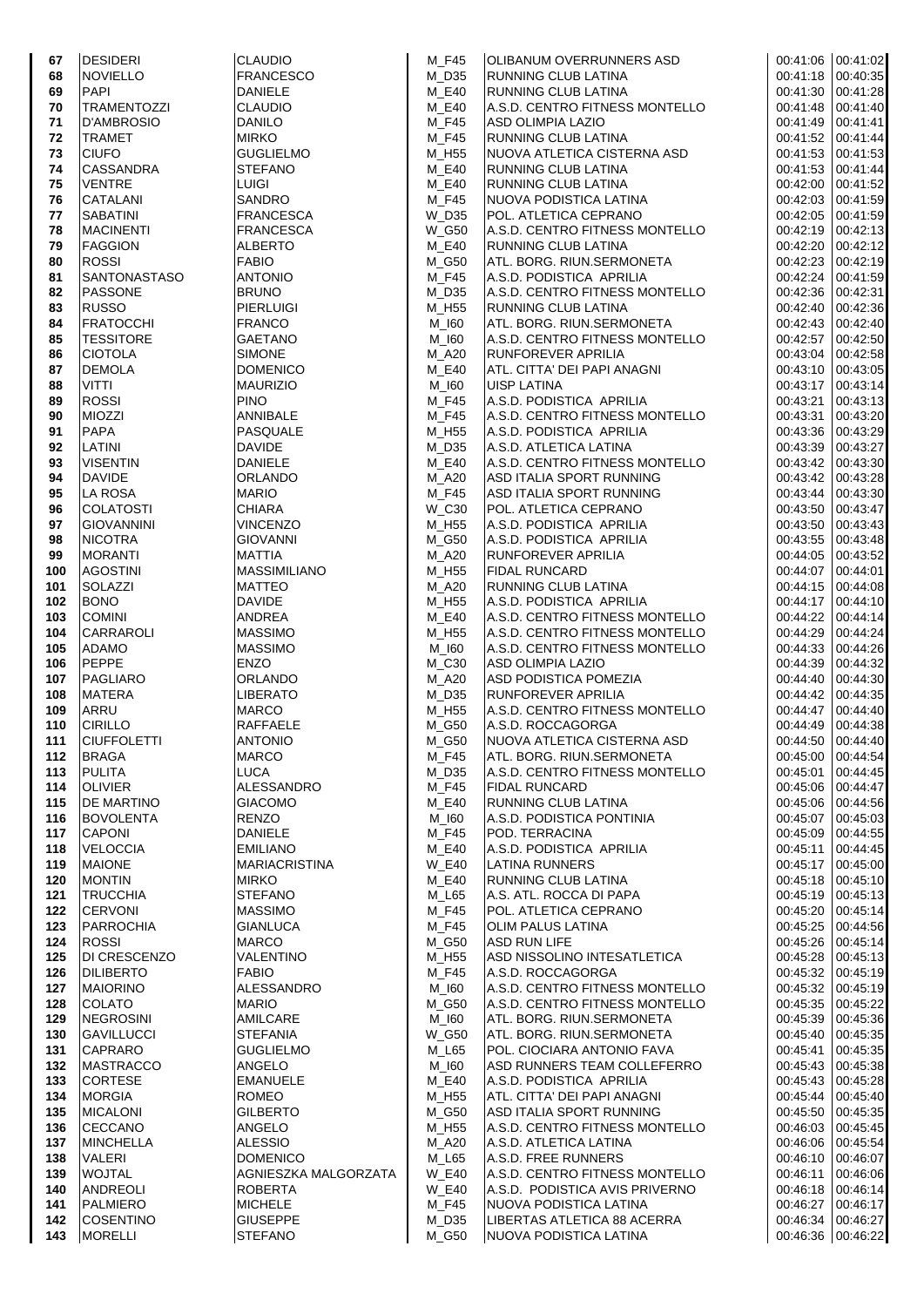| 144        | PAGLIUCA                           | <b>ANTONIO</b>                         | M_I60                 | A.S.D. PODISTICA APRILIA                                 | 00:46:36  00:46:26            |                      |
|------------|------------------------------------|----------------------------------------|-----------------------|----------------------------------------------------------|-------------------------------|----------------------|
| 145        | <b>COLALUCA</b>                    | <b>SERGIO</b>                          | M_L65                 | ASD RUNNERS TEAM COLLEFERRO                              | 00:46:38                      | 00:46:33             |
| 146        | <b>CONSALVI</b>                    | <b>MARCO</b>                           | M_E40                 | A.S.D. CENTRO FITNESS MONTELLO                           | 00:46:43 00:46:23             |                      |
| 147        | <b>ACANFORA</b>                    | <b>RAFFAELE</b>                        | M G50                 | <b>POD. TERRACINA</b>                                    | 00:46:46                      | 00:46:36             |
| 148        | <b>DE FABRITIIS</b>                | <b>EMILIO</b>                          | M_L65                 | <b>POD. TERRACINA</b>                                    | 00:46:46                      | 00:46:42             |
| 149        | <b>SORTINO</b>                     | <b>VALERIA</b>                         | <b>W_E40</b>          | NUOVA PODISTICA LATINA                                   | 00:46:57 00:46:52             |                      |
| 150        | <b>DE ANGELIS</b>                  | <b>MICHELE</b>                         | M_D35                 | <b>FIDAL RUNCARD</b>                                     | 00:47:01                      | 00:46:56             |
| 151        | DI BACCO                           | <b>MARIO</b>                           | M_G50                 | NUOVA ATLETICA CISTERNA ASD                              | 00:47:05                      | 00:46:55             |
| 152        | <b>ROMANI</b>                      | <b>CLAUDIO</b>                         | M G50                 | ASD RUNNERS TEAM COLLEFERRO                              | 00:47:05 00:46:51             |                      |
| 153        | <b>ROSSETTI</b>                    | <b>ALESSIO</b>                         | M E40                 | AMATORI TOP RUNNERS CASTELLI ROMANI                      | 00:47:07                      | 00:47:04             |
| 154        | <b>SALVATORE</b>                   | <b>FABRIZIO</b><br><b>ANDREA</b>       | M_H55                 | ASD NISSOLINO INTESATLETICA                              | 00:47:13<br>00:47:15 00:46:20 | 00:46:58             |
| 155        | <b>PAZIENZA</b><br><b>NEPOTI</b>   |                                        | M F45                 | <b>RUNNING CLUB LATINA</b>                               |                               |                      |
| 156<br>157 | <b>DE SANTIS</b>                   | <b>CHIARA</b><br><b>RAFFAELE</b>       | <b>W_E40</b><br>M_G50 | <b>RUNFOREVER APRILIA</b><br><b>RUNFOREVER APRILIA</b>   | 00:47:25<br>00:47:26 00:47:14 | 00:47:21             |
| 158        | <b>DI FEDE</b>                     | <b>ROCCO</b>                           | M_H55                 | RUNFOREVER APRILIA                                       | 00:47:26  00:47:14            |                      |
| 159        | <b>LOCICERO</b>                    | <b>MARCO</b>                           | M F45                 | <b>RUNFOREVER APRILIA</b>                                | 00:47:29                      | 00:47:16             |
| 160        | <b>MONTI</b>                       | <b>GUIDO</b>                           | M_H55                 | <b>GIOVANNI SCAVO VELLETRI</b>                           | 00:47:32 00:47:19             |                      |
| 161        | <b>BARILONE</b>                    | <b>GIANCARLO</b>                       | M G50                 | POL. CIOCIARA ANTONIO FAVA                               | 00:47:36 00:47:30             |                      |
| 162        | <b>BAGNO</b>                       | <b>DAVIDE</b>                          | M_F45                 | NUOVA PODISTICA LATINA                                   | 00:47:39                      | 00:47:33             |
| 163        | <b>MAURIZI</b>                     | <b>SIMONETTA</b>                       | W_I60                 | INUOVA ATLETICA CISTERNA ASD                             | 00:47:45                      | 00:47:41             |
| 164        | <b>CENCIONI</b>                    | <b>PAOLO</b>                           | M_G50                 | A.S.D. PODISTICA APRILIA                                 | 00:47:51 00:47:43             |                      |
| 165        | <b>PORCELLI</b>                    | LORIS                                  | W_G50                 | A.S.D. ROCCAGORGA                                        | 00:48:10                      | 00:47:54             |
| 166        | <b>FINESTRA</b>                    | <b>PAOLO</b>                           | M_I60                 | OLIM PALUS LATINA                                        | 00:48:11                      | 00:48:03             |
| 167        | <b>CATALANI</b>                    | <b>GIANCARLO</b>                       | M_G50                 | ASD NISSOLINO INTESATLETICA                              | 00:48:19 00:48:10             |                      |
| 168        | <b>TASCIOTTI</b>                   | <b>SILVIO</b>                          | M F45                 | ASD NISSOLINO INTESATLETICA                              | 00:48:23                      | 00:47:30             |
| 169        | <b>LUCON</b>                       | <b>MASSIMILIANO</b>                    | M_F45                 | ASD INGEGNERI LATINA                                     | 00:48:23                      | 00:47:50             |
| 170        | <b>GIAMMATTEO</b>                  | <b>CARLO</b>                           | M H55                 | GIOVANNI SCAVO VELLETRI                                  | 00:48:23                      | 00:47:59             |
| 171        | <b>PAPA</b>                        | <b>GIUSEPPE</b>                        | M_I60                 | A.S.D. PODISTICA APRILIA                                 | 00:48:28                      | 00:48:18             |
| 172        | <b>GRECI</b>                       | <b>VINCENZO</b>                        | M H55                 | <b>ORO FANTASY POL.</b>                                  | 00:48:31                      | 00:47:58             |
| 173        | <b>AQUILINI</b>                    | <b>ALESSANDRO</b>                      | M_H55                 | A.S.D. CENTRO FITNESS MONTELLO                           | 00:48:40                      | 00:48:29             |
| 174        | <b>FABIETTI</b>                    | <b>ELISA</b>                           | W_D35                 | <b>RUNNING CLUB LATINA</b>                               | 00:48:41                      | 00:48:38             |
| 175        | <b>MARRANDINO</b>                  | <b>KATIA</b>                           | <b>W E40</b>          | ASD NISSOLINO INTESATLETICA                              | 00:48:49                      | 00:48:41             |
| 176        | MARELLA                            | <b>IVANO</b>                           | M E40                 | ATL. BORG. RIUN.SERMONETA                                | 00:48:56 00:48:32             |                      |
| 177        | <b>COTICELLI</b>                   | <b>FABIO</b>                           | M F45                 | <b>RUNNING CLUB LATINA</b>                               | 00:49:04                      | 00:48:46             |
| 178        | <b>PEDATA</b>                      | <b>MAURO</b>                           | M_G50                 | A.S.D. PODISTICA APRILIA                                 | 00:49:12 00:48:56             |                      |
| 179        | <b>FIORINI</b>                     | <b>PAOLA</b>                           | W E40                 | ASD RUNNERS TEAM FERENTINO                               | 00:49:14                      | 00:48:59             |
| 180        | <b>MARTOCCI</b>                    | <b>GIOVANNI</b>                        | M_D35                 | A.S.D. ATLETICA EE' A CIRCEO                             | 00:49:16                      | 00:49:04             |
| 181        | <b>D'IPPOLITO</b>                  | ALESSANDRO                             | M_H55                 | <b>LATINA RUNNERS</b>                                    | 00:49:36  00:49:14            |                      |
| 182        | <b>MASTRANTONI</b>                 | <b>SILVIA</b>                          | W G50                 | LATINA RUNNERS                                           | 00:49:36 00:49:14             |                      |
| 183        | <b>BRANCACCIO</b><br><b>FIORE</b>  | <b>GIUSEPPE</b>                        | M_F45                 | ASD NISSOLINO INTESATLETICA                              | 00:49:36<br>00:49:38          | 00:49:28<br>00:49:28 |
| 184<br>185 | <b>SANTORO</b>                     | <b>ANTONIO</b><br>LOREDANA             | M D35<br>W E40        | <b>UISP LATINA</b><br>A.S.D. PODISTICA AVIS PRIVERNO     | 00:49:42 00:49:39             |                      |
| 186        | <b>MORETTO</b>                     | <b>STEFANO</b>                         | M G50                 | A.S.D. CENTRO FITNESS MONTELLO                           | 00:49:43                      | 00:49:22             |
| 187        | APREA                              | ALESSIA                                | W_A20                 | <b>RUNNING CLUB LATINA</b>                               | 00:49:47 00:49:33             |                      |
| 188        | <b>RINALDI</b>                     | <b>DOMENICO</b>                        | M MN                  | ATL. BORG. RIUN.SERMONETA                                | 00:49:52 00:49:38             |                      |
| 189        | <b>AVINO</b>                       | ANDREA                                 | M_G50                 | <b>DUE PONTI SRL</b>                                     | 00:50:00 00:49:46             |                      |
| 190        | <b>SPADA</b>                       | <b>DANIELA</b>                         | W_G50                 | ASD NISSOLINO INTESATLETICA                              | 00:50:01                      | 00:49:51             |
| 191        | <b>CAFIERO</b>                     | <b>EUGENIO</b>                         | M E40                 | A.S.D. ATLETICA LATINA                                   | 00:50:02                      | 00:49:35             |
| 192        | CARNIELLI                          | <b>VALERIA</b>                         | W_D35                 | ASD ITALIA SPORT RUNNING                                 | 00:50:05                      | 00:49:50             |
| 193        | <b>GIACCO</b>                      | <b>FLORIANA</b>                        | $W_l$ 160             | ASD ITALIA SPORT RUNNING                                 | 00:50:06                      | 00:49:52             |
| 194        | <b>FERRARESE</b>                   | <b>MIRELLA</b>                         | <b>W G50</b>          | A.S.D. ROCCAGORGA                                        | 00:50:07                      | 00:49:51             |
| 195        | DI TROCCHIO                        | <b>BRUNO</b>                           | M_I60                 | A.S.D. FONDI RUNNERS 2010                                | 00:50:08                      | 00:50:00             |
| 196        | <b>MAGNANTI</b>                    | <b>DAVIS</b>                           | M E40                 | A.S.D. CENTRO FITNESS MONTELLO                           | 00:50:11                      | 00:49:49             |
| 197        | <b>CIANGOLA</b>                    | <b>EMANUELE</b>                        | M F45                 | ASD RUNNERS TEAM FERENTINO                               | 00:50:17                      | 00:50:01             |
| 198        | DI ROSA                            | <b>MASSIMO</b>                         | M_G50                 | A.S.D. CENTRO FITNESS MONTELLO                           | 00:50:17                      | 00:49:56             |
| 199        | <b>PINCHERA</b>                    | <b>ANTONELLA</b>                       | W_D35                 | POL. ATLETICA CEPRANO                                    | 00:50:21                      | 00:50:17             |
| 200        | D'ARPINO                           | <b>DEVIS</b>                           | M E40                 | <b>RUNNING CLUB LATINA</b>                               | 00:50:26                      | 00:50:20             |
| 201        | LANZETTA                           | <b>RITA</b>                            | <b>W_E40</b>          | <b>RUNNING CLUB LATINA</b>                               | 00:50:27                      | 00:50:16             |
| 202        | <b>DI LEGGE</b>                    | <b>FABIO</b>                           | M F45                 | RUNNING CLUB LATINA                                      | 00:50:40                      | 00:50:28             |
| 203        | <b>KIRAMARIOS</b>                  | <b>GIOVANNI</b>                        | M H55                 | <b>RUNFOREVER APRILIA</b>                                | 00:50:44                      | 00:50:32             |
| 204        | <b>SCARICA</b>                     | <b>ROBERT</b>                          | M_E40                 | RUNNING CLUB LATINA                                      | 00:50:46                      | 00:50:28             |
| 205<br>206 | <b>SALIPANTE</b><br><b>BANESCU</b> | <b>RENATO</b><br><b>ELENA LOREDANA</b> | M E40<br><b>W_E40</b> | <b>RUNNING CLUB LATINA</b><br>ASD RUNNERS TEAM FERENTINO | 00:50:48<br>00:50:55          | 00:50:29<br>00:50:40 |
| 207        | <b>SABATINI</b>                    | <b>GIORGIA</b>                         | <b>W E40</b>          | NUOVA ATLETICA CISTERNA ASD                              | 00:50:58                      | 00:50:52             |
| 208        | <b>ACCIAI</b>                      | <b>STEFANO</b>                         | M_H55                 | A.S.D. CENTRO FITNESS MONTELLO                           | 00:51:06                      | 00:50:56             |
| 209        | ASCENZI                            | <b>TONINO</b>                          | M G50                 | POD. TERRACINA                                           | 00:51:10                      | 00:50:56             |
| 210        | <b>SASSO</b>                       | <b>MASSIMO</b>                         | M_G50                 | A.S.D. CENTRO FITNESS MONTELLO                           | 00:51:12                      | 00:51:00             |
| 211        | <b>BIACIONI</b>                    | <b>VALENTINA</b>                       | <b>W_E40</b>          | A.S.D. PODISTICA APRILIA                                 | 00:51:17                      | 00:51:01             |
| 212        | <b>BURRINI</b>                     | <b>NICOLA</b>                          | M E40                 | A.S.D. CENTRO FITNESS MONTELLO                           | 00:51:17                      | 00:50:57             |
| 213        | <b>GELORMINI</b>                   | <b>GIANFRANCO</b>                      | M_MN                  | NUOVA PODISTICA LATINA                                   | 00:51:31                      | 00:51:25             |
| 214        | <b>MASTRACCI</b>                   | ANDREA                                 | M H55                 | A.S.D. PODISTICA AVIS PRIVERNO                           | 00:51:38                      | 00:51:20             |
| 215        | <b>MORONCELLI</b>                  | <b>ELISA</b>                           | <b>W_E40</b>          | <b>OLIBANUM OVERRUNNERS ASD</b>                          | 00:51:41                      | 00:51:34             |
| 216        | <b>NICOSANTI</b>                   | <b>ROBERTA</b>                         | <b>W_A20</b>          | NUOVA ATLETICA CISTERNA ASD                              | 00:51:55                      | 00:51:46             |
| 217        | <b>ROVAZZANI</b>                   | <b>ROBERTO</b>                         | M_G50                 | OLIBANUM OVERRUNNERS ASD                                 | 00:52:01                      | 00:51:53             |
| 218        | <b>DESTRO</b>                      | <b>GIORGIO</b>                         | M_H55                 | LATINA RUNNERS                                           | 00:52:14                      | 00:51:50             |
| 219        | <b>RECCANELLO</b>                  | <b>DAVIDE</b>                          | M E40                 | <b>UISP LATINA</b>                                       | 00:52:20                      | 00:52:06             |
| 220        | <b>THARTORI</b>                    | <b>ERIONA</b>                          | W_C30                 | <b>UISP LATINA</b>                                       | 00:52:20                      | 00:52:06             |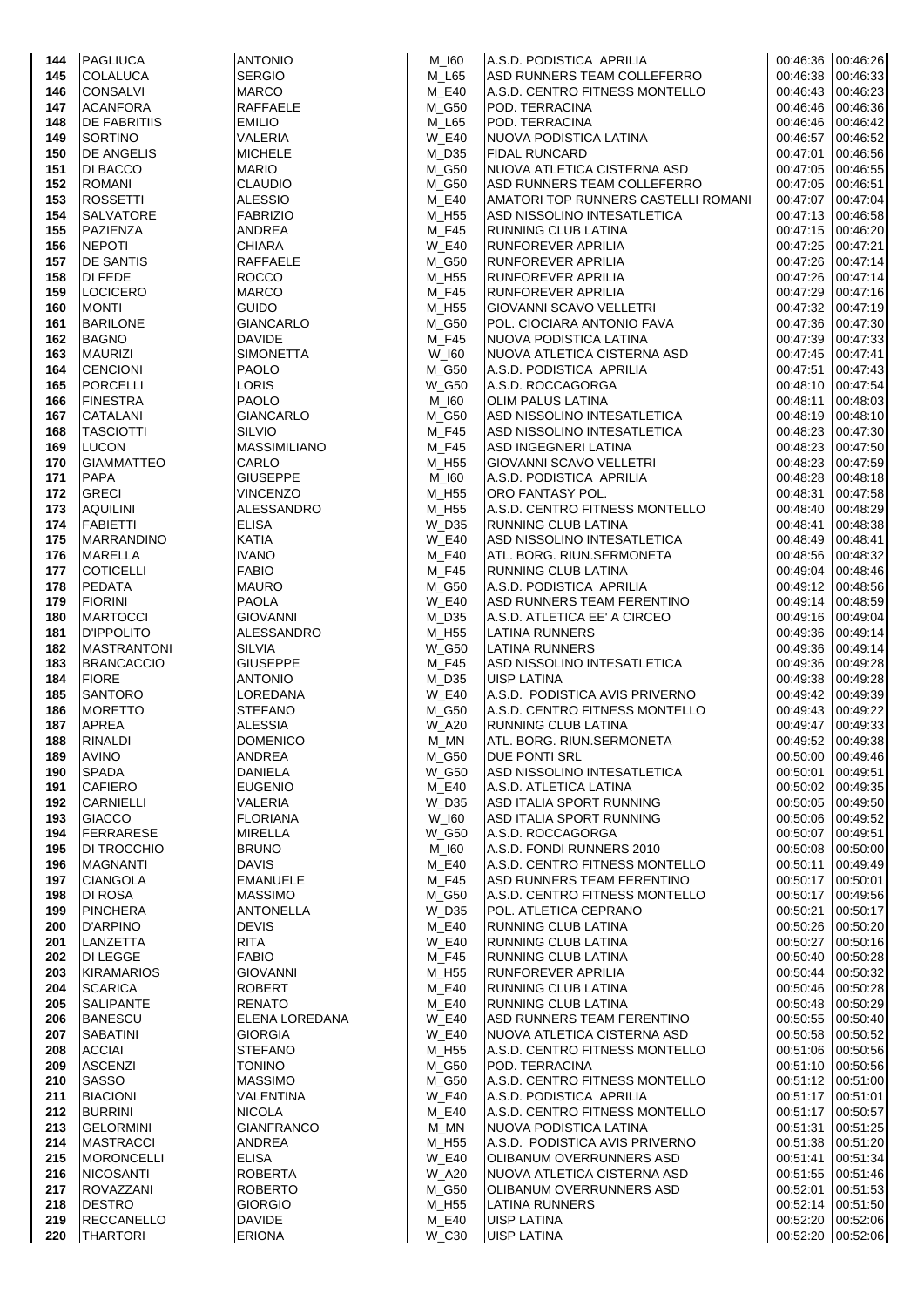| 221        | <b>CASSESE</b>                    | <b>WALTER</b>                           | M E40                        | A.S.D. CENTRO FITNESS MONTELLO                           | 00:52:25 00:52:02                      |                                        |
|------------|-----------------------------------|-----------------------------------------|------------------------------|----------------------------------------------------------|----------------------------------------|----------------------------------------|
| 222        | <b>MENEGON</b>                    | <b>ADRIANO</b>                          | M F45                        | <b>FIDAL RUNCARD</b>                                     | 00:52:32 00:52:17                      |                                        |
| 223        | <b>MARCOTULLI</b>                 | <b>GIAMPIERO</b>                        | M_F45                        | A.S.D. ATLETICA LATINA                                   | 00:52:32 00:52:18                      |                                        |
| 224        | <b>LIMONE</b>                     | <b>RAFFAELE</b>                         | M_G50                        | A.S.D. CENTRO FITNESS MONTELLO                           | 00:52:36 00:52:15                      |                                        |
| 225        | <b>STEFANI</b>                    | <b>MATTIA</b>                           | M_C30                        | A.S.D. CENTRO FITNESS MONTELLO                           | 00:52:39 00:52:20                      |                                        |
| 226        | <b>MANZINI</b>                    | <b>ROBERTA</b>                          | <b>W_H55</b>                 | ASD PODISTICA POMEZIA                                    | 00:52:44 00:52:32                      |                                        |
| 227        | <b>CATENA</b>                     | <b>GOFFREDO</b>                         | $M_MN$                       | IN CORSA LIBERA                                          |                                        | 00:52:47 00:52:45                      |
| 228        | <b>ROSATI</b>                     | <b>MONICA</b>                           | <b>W_F45</b>                 | RUNFOREVER APRILIA                                       | 00:52:48 00:52:36                      |                                        |
| 229        | <b>D'AGOSTINO</b>                 | <b>MASSIMO</b>                          | M_G50                        | <b>RUNFOREVER APRILIA</b>                                | 00:52:48 00:52:35                      |                                        |
| 230        | <b>CARPANESE</b>                  | <b>DANIELE</b>                          | <b>M_E40</b>                 | RUNNING CLUB LATINA                                      | 00:52:56 00:52:38                      |                                        |
| 231        | <b>GUERRA</b>                     | <b>MILENA</b>                           | W_G50                        | A.S.D. CENTRO FITNESS MONTELLO                           | 00:53:12 00:52:54                      |                                        |
| 232        | <b>PATARINI</b>                   | <b>MAURIZIO</b>                         | M_G50                        | IN CORSA LIBERA                                          | 00:53:15 00:52:45                      |                                        |
| 233        | <b>COLUZZI</b>                    | ANDREA                                  | M C30                        | RUNNING CLUB LATINA                                      | 00:53:29 00:53:12                      |                                        |
| 234        | <b>ROCCO</b><br><b>ASCANI</b>     | <b>PASQUALE</b>                         | M_I60<br><b>W F45</b>        | NUOVA PODISTICA LATINA                                   | 00:53:35 00:53:10                      |                                        |
| 235<br>236 | <b>GIORGI</b>                     | SARA<br><b>PIERGIORGIO</b>              | M G50                        | NUOVA PODISTICA LATINA<br>ASD NISSOLINO INTESATLETICA    | 00:53:41 00:53:35<br>00:53:47 00:53:38 |                                        |
| 237        | <b>MAZZUCCO</b>                   | <b>ALDO</b>                             | M_H55                        | <b>OLIM PALUS LATINA</b>                                 | 00:53:52 00:53:23                      |                                        |
| 238        | <b>BEDIN</b>                      | <b>ELISA</b>                            | <b>W_H55</b>                 | NUOVA PODISTICA LATINA                                   | 00:53:56 00:53:34                      |                                        |
| 239        | <b>IMBROGNO</b>                   | <b>ORIETTA</b>                          | <b>W_H55</b>                 | A.S.D. GUIDA SICURA                                      | 00:54:00 00:53:37                      |                                        |
| 240        | <b>TOLDO</b>                      | <b>MARCO</b>                            | M F45                        | A.S.D. CENTRO FITNESS MONTELLO                           | 00:54:00 00:53:39                      |                                        |
| 241        | <b>FIORIN</b>                     | <b>GIORGIO</b>                          | M_G50                        | A.S.D. CENTRO FITNESS MONTELLO                           | 00:54:01 00:53:39                      |                                        |
| 242        | <b>NARDI</b>                      | <b>FEDERICA</b>                         | <b>W_E40</b>                 | RUNNING CLUB LATINA                                      | 00:54:02 00:53:42                      |                                        |
| 243        | <b>ALBERTON</b>                   | <b>DANIELA</b>                          | <b>W E40</b>                 | ATL. BORG. RIUN.SERMONETA                                | 00:54:02 00:53:42                      |                                        |
| 244        | <b>FAGGIONI</b>                   | <b>ERIC</b>                             | M E40                        | <b>RUNNING CLUB LATINA</b>                               | 00:54:07 00:53:57                      |                                        |
| 245        | <b>NEGROSINI</b>                  | CARLO                                   | M_H55                        | <b>FIDAL RUNCARD</b>                                     | 00:54:17 00:54:05                      |                                        |
| 246        | PEZZETTA                          | <b>GIANCARLO</b>                        | $M_L65$                      | A.S.D. ATL. POMEZIA                                      | 00:54:19 00:54:06                      |                                        |
| 247        | <b>D'ANDREA</b>                   | <b>BRUNO</b>                            | M 160                        | <b>GIOVANNI SCAVO VELLETRI</b>                           | 00:54:39 00:54:13                      |                                        |
| 248        | <b>MANCIOCCHI</b>                 | <b>ALBERTO</b>                          | M_I60                        | <b>GIOVANNI SCAVO VELLETRI</b>                           | 00:54:40 00:54:14                      |                                        |
| 249        | <b>FERRONATO</b>                  | <b>MAURO</b>                            | M G50                        | A.S.D. CENTRO FITNESS MONTELLO                           | 00:54:42 00:54:13                      |                                        |
| 250        | <b>RECCANELLO</b>                 | <b>CESARE</b>                           | M_G50                        | A.S.D. CENTRO FITNESS MONTELLO                           | 00:54:42 00:54:14                      |                                        |
| 251        | <b>CONTI</b>                      | <b>MAURIZIO</b>                         | M_G50                        | NUOVA PODISTICA LATINA                                   | 00:54:45 00:54:20                      |                                        |
| 252        | PASSARETTI                        | LOREDANA                                | <b>W_F45</b>                 | A.S.D. CENTRO FITNESS MONTELLO                           | 00:54:46 00:54:28                      |                                        |
| 253        | <b>CUCCARO</b>                    | <b>MARIA</b>                            | <b>W_F45</b>                 | <b>RUNNING CLUB LATINA</b>                               | 00:54:47 00:54:41                      |                                        |
| 254        | <b>RICCARDI</b>                   | <b>RAFFAELE</b>                         | M_H55                        | A.S.D. CENTRO FITNESS MONTELLO                           | 00:54:49 00:54:32                      |                                        |
| 255        | <b>MELARDI</b>                    | <b>NOEMI</b>                            | W D35                        | RUNNING CLUB LATINA                                      | 00:54:53 00:54:50                      |                                        |
| 256        | <b>RIZZI</b>                      | LUCIANO                                 | M_L65                        | A.S.D. ATLETICA LATINA                                   | 00:54:55 00:54:45                      |                                        |
| 257<br>258 | COCO<br><b>CAPODIFERRO</b>        | <b>FRANCESCA</b><br><b>MARIA GRAZIA</b> | <b>W_F45</b><br><b>W E40</b> | A.S.D. ATLETICA LATINA<br>A.S.D. ATLETICA LATINA         | 00:54:55 00:54:36<br>00:54:56 00:54:30 |                                        |
| 259        | <b>SEZZI</b>                      | <b>GIORGIA</b>                          | <b>W F45</b>                 | A.S.D. ROCCAGORGA                                        | 00:54:57 00:54:31                      |                                        |
| 260        | <b>SALZONE</b>                    | <b>ROSARIO</b>                          | M_H55                        | NUOVA ATLETICA CISTERNA ASD                              | 00:54:59 00:54:43                      |                                        |
| 261        | <b>GERMANI</b>                    | <b>PIETRO</b>                           | M 160                        | A.S.D. CENTRO FITNESS MONTELLO                           | 00:55:01 00:54:40                      |                                        |
| 262        | <b>TODESCA</b>                    | <b>ALESSANDRO</b>                       | M_G50                        | A.S.D. CENTRO FITNESS MONTELLO                           | 00:55:03 00:54:46                      |                                        |
| 263        | <b>ALFIERI</b>                    | <b>ONOFRIO SANTINO</b>                  | M F45                        | A.S.D. CENTRO FITNESS MONTELLO                           | 00:55:18 00:55:05                      |                                        |
| 264        | <b>DI PROSPERO</b>                | <b>ANNALISA</b>                         | <b>W_F45</b>                 | ASD NISSOLINO INTESATLETICA                              | 00:55:21 00:55:12                      |                                        |
| 265        | <b>GIULIANI</b>                   | <b>EMANUELE</b>                         | M E40                        | NUOVA ATLETICA CISTERNA ASD                              | 00:55:27 00:55:21                      |                                        |
| 266        | <b>TAFURI</b>                     | <b>ANTONIO</b>                          | M_H55                        | A.S.D. ATLETICA LATINA                                   |                                        | 00:55:35 00:55:09                      |
| 267        | <b>RAZZINO</b>                    | <b>GENNARO</b>                          | M_E40                        | RUNNING CLUB LATINA                                      | 00:55:39                               | 00:55:21                               |
| 268        | <b>GIANNANTONIO</b>               | <b>GIANCARLO</b>                        | M_I60                        | NUOVA PODISTICA LATINA                                   |                                        | 00:55:44 00:55:20                      |
| 269        | <b>CARDARELLO</b>                 | <b>CLAUDIO MARIA</b>                    | M_G50                        | RUNNING CLUB LATINA                                      | 00:55:53 00:55:38                      |                                        |
| 270        | <b>CARTURAN</b>                   | <b>GIULIANO</b>                         | M_E40                        | RUNNING CLUB LATINA                                      |                                        | 00:55:53 00:55:39                      |
| 271        | <b>MALAGGESE</b>                  | <b>ROSSELLA</b>                         | <b>W_E40</b>                 | <b>ASD TOP TRAIL</b>                                     |                                        | 00:55:55 00:55:37                      |
| 272        | <b>LIZZIO</b>                     | <b>MARZIA</b>                           | <b>W_E40</b>                 | <b>FIDAL RUNCARD</b>                                     |                                        | 00:56:01 00:55:38                      |
| 273        | <b>TOPATIGH</b>                   | <b>NATASCIA</b>                         | <b>W F45</b>                 | A.S.D. CENTRO FITNESS MONTELLO                           | 00:56:10                               | 00:55:53                               |
| 274        | <b>MATTOCCI</b>                   | ADELE                                   | W_D35                        | ASD NISSOLINO INTESATLETICA                              | 00:56:29                               | 00:55:57                               |
| 275<br>276 | <b>MENICHELLI</b><br><b>ZORZO</b> | <b>EMILIA</b><br><b>ROBERTO</b>         | <b>W F45</b><br>M_G50        | A.S.D. ATLETICA LATINA<br>A.S.D. CENTRO FITNESS MONTELLO |                                        | 00:56:34 00:56:08<br>00:56:34 00:56:14 |
| 277        | <b>FERULLO</b>                    | <b>CLAUDIA</b>                          | W H55                        | <b>NUOVA PODISTICA LATINA</b>                            |                                        | 00:56:45 00:56:23                      |
| 278        | <b>ONORATI</b>                    | <b>ALDO</b>                             | M_I60                        | A.S.D. ATLETICA LATINA                                   |                                        | 00:56:46 00:56:17                      |
| 279        | <b>PERNA</b>                      | <b>VINCENZO</b>                         | M_I60                        | A.S.D. PODISTICA AVIS PRIVERNO                           |                                        | 00:56:46 00:56:29                      |
| 280        | <b>BAIONE</b>                     | <b>FABRIZIO</b>                         | M_G50                        | RUNFOREVER APRILIA                                       |                                        | 00:56:57 00:56:43                      |
| 281        | <b>MARTINELLI</b>                 | CANIO                                   | M_I60                        | <b>RUNFOREVER APRILIA</b>                                |                                        | 00:56:57 00:56:43                      |
| 282        | VITTI                             | AUGUSTO                                 | M_L65                        | A.S.D. PEDAGNALONGA                                      |                                        | 00:57:09 00:56:53                      |
| 283        | <b>VELOCCIA</b>                   | VINCENZO                                | M_MN                         | A.S.D. PODISTICA APRILIA                                 |                                        | 00:57:22 00:57:00                      |
| 284        | <b>PIROLOZZI</b>                  | <b>EMILIANO</b>                         | M D35                        | A.S.D. ATLETICA LATINA                                   |                                        | 00:57:28 00:57:02                      |
| 285        | <b>ADDONISIO</b>                  | <b>MAURIZIO</b>                         | M_G50                        | RUNNING CLUB LATINA                                      |                                        | 00:57:40 00:57:30                      |
| 286        | <b>ADDONISIO</b>                  | <b>EMANUEL</b>                          | M_G50                        | RUNNING CLUB LATINA                                      |                                        | 00:57:40 00:57:31                      |
| 287        | <b>DONNINELLI</b>                 | <b>RENZO</b>                            | M_MN                         | A.S.D. ATL. POMEZIA                                      |                                        | 00:58:03 00:57:53                      |
| 288        | <b>CIOETA</b>                     | <b>ALESSIO</b>                          | M_E40                        | RUNNING CLUB LATINA                                      |                                        | 00:58:14 00:57:56                      |
| 289        | <b>CORBI</b>                      | ISMERIA                                 | W H55                        | <b>UISP LATINA</b>                                       |                                        | 00:58:15 00:58:06                      |
| 290        | <b>COLETTA</b>                    | DAMIANO                                 | M_I60                        | <b>UISP LATINA</b>                                       |                                        | 00:58:22 00:58:22                      |
| 291        | <b>NULLI</b>                      | ALFREDO                                 | M_G50                        | A.S.D. CENTRO FITNESS MONTELLO                           |                                        | 00:58:28 00:58:12                      |
| 292        | <b>IOBBI</b>                      | <b>DAVIDE</b>                           | M_G50                        | A.S.D. CENTRO FITNESS MONTELLO                           |                                        | 00:58:28 00:58:11                      |
| 293        | <b>PERCOCO</b>                    | <b>ADRIANO</b>                          | M MN                         | A.S.D. CENTRO FITNESS MONTELLO                           |                                        | 00:58:35 00:58:15                      |
| 294<br>295 | <b>DE PUCCHIO</b><br><b>FOFFI</b> | <b>HUMBERTO</b><br><b>MARCO</b>         | M_G50<br>M_G50               | A.S.D. PODISTICA PONTINIA<br>NUOVA ATLETICA CISTERNA ASD |                                        | 00:58:38 00:58:08<br>00:58:39 00:58:29 |
| 296        | <b>SARRA</b>                      | <b>ANTONELLA</b>                        | W_D35                        | <b>UISP LATINA</b>                                       |                                        | 00:58:41 00:58:18                      |
| 297        | <b>CIARMATORI</b>                 | <b>SILVIA</b>                           | W_C30                        | <b>UISP LATINA</b>                                       | 00:58:41                               | 00:58:18                               |
|            |                                   |                                         |                              |                                                          |                                        |                                        |